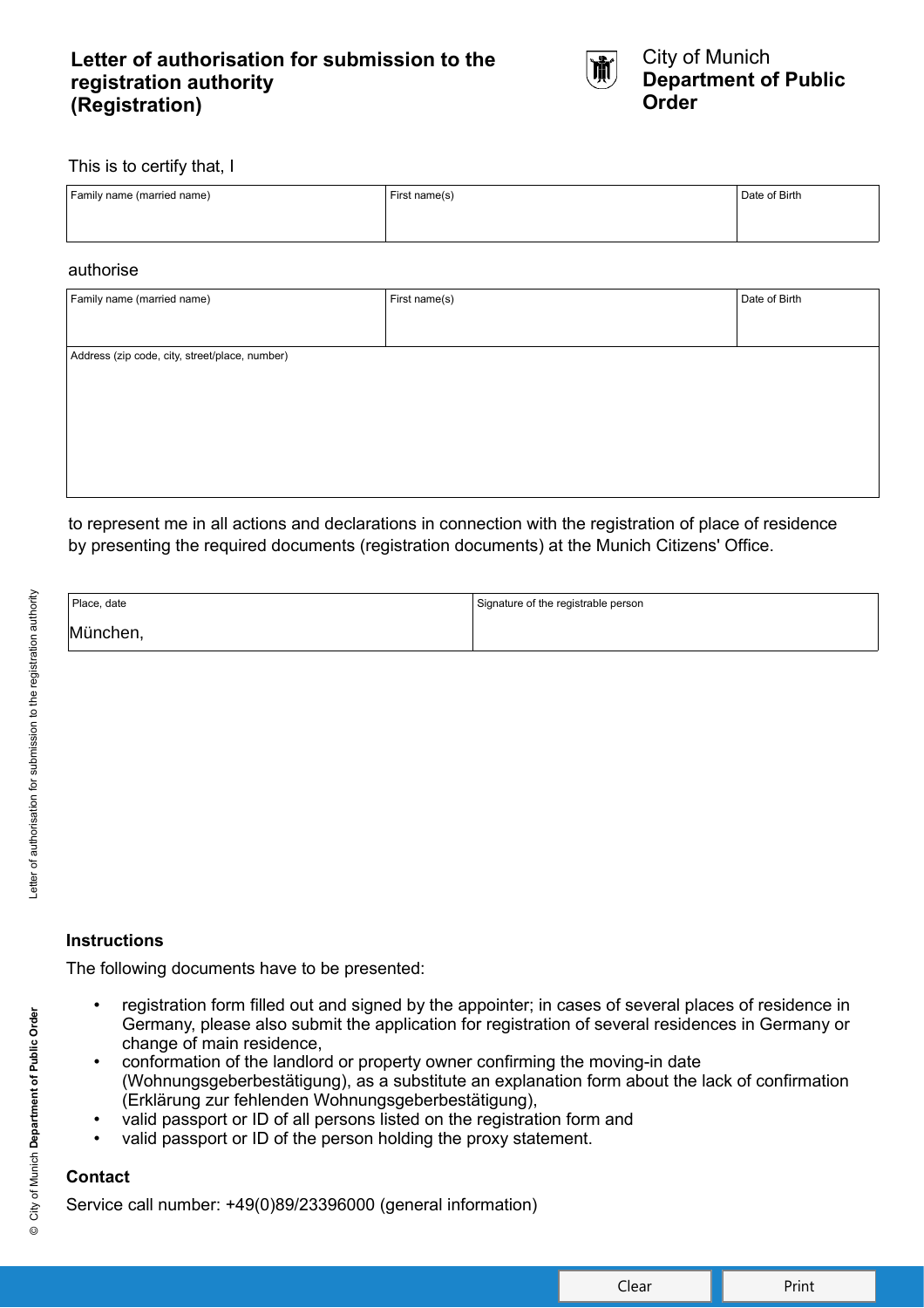## **Registration form (Application for registration to the registration authority)**



## City of Munich **Department of Public Order**

Please take note of the instructions for filling out the form (\*). Regarding your rights to protest against the transfer of private information in certain cases, please read the instructions, too. For more than 4 persons, please use more registration forms.

The following data will be collected in accordance with the federal registration law (Bundesmeldegesetz - BMG):

| Municipality code<br>Year<br>Day<br>Month<br>Date of<br>relocation:<br>09<br>1                                                                                                                                                                                                                                                                                                                       |                                                                       |               |  |                    |   |           |      |                                                | 62                                                              | 000                                                                                                                                                  |               |                        | Date stamp of the registry office                           |                                                                                            |
|------------------------------------------------------------------------------------------------------------------------------------------------------------------------------------------------------------------------------------------------------------------------------------------------------------------------------------------------------------------------------------------------------|-----------------------------------------------------------------------|---------------|--|--------------------|---|-----------|------|------------------------------------------------|-----------------------------------------------------------------|------------------------------------------------------------------------------------------------------------------------------------------------------|---------------|------------------------|-------------------------------------------------------------|--------------------------------------------------------------------------------------------|
|                                                                                                                                                                                                                                                                                                                                                                                                      | New residence (street/place, number, floor)                           |               |  |                    |   |           |      |                                                |                                                                 | Previous residence (street/place, number, floor)                                                                                                     |               |                        |                                                             |                                                                                            |
| (town, municipality)<br>(post code)<br>München                                                                                                                                                                                                                                                                                                                                                       |                                                                       |               |  |                    |   |           |      |                                                |                                                                 |                                                                                                                                                      |               |                        | (post code, town, municipality, county; from abroad: state) |                                                                                            |
| New residence in Germany is the<br>If you intend to keep your previous main residence in Germany<br>or if you have any other residence here, please fill out the<br>only residence main residence second residence<br>additional form (Anmeldung bei weiteren Wohnungen im Inland)<br>Fill out only if you are moving from abroad: last residence in Germany (post code, town, street/place, number) |                                                                       |               |  |                    |   |           |      |                                                |                                                                 |                                                                                                                                                      |               |                        |                                                             |                                                                                            |
| Pos.<br>Surname (family name)<br>Other names used in the past (e.g. birth name)                                                                                                                                                                                                                                                                                                                      |                                                                       |               |  |                    |   |           |      |                                                |                                                                 |                                                                                                                                                      |               |                        | First name(s)                                               |                                                                                            |
| 1                                                                                                                                                                                                                                                                                                                                                                                                    |                                                                       |               |  |                    |   |           |      |                                                |                                                                 |                                                                                                                                                      |               |                        |                                                             |                                                                                            |
| 2                                                                                                                                                                                                                                                                                                                                                                                                    |                                                                       |               |  |                    |   |           |      |                                                |                                                                 |                                                                                                                                                      |               |                        |                                                             |                                                                                            |
| 3                                                                                                                                                                                                                                                                                                                                                                                                    |                                                                       |               |  |                    |   |           |      |                                                |                                                                 |                                                                                                                                                      |               |                        |                                                             |                                                                                            |
| 4                                                                                                                                                                                                                                                                                                                                                                                                    |                                                                       |               |  |                    |   |           |      |                                                |                                                                 |                                                                                                                                                      |               |                        |                                                             |                                                                                            |
| Pos.                                                                                                                                                                                                                                                                                                                                                                                                 | Doctorate                                                             | Civil status* |  | Sex*               |   |           |      |                                                |                                                                 | Date of birth                                                                                                                                        |               |                        |                                                             | Place of birth (town, municipality, county; from abroad: state)                            |
| 1                                                                                                                                                                                                                                                                                                                                                                                                    |                                                                       |               |  | M                  | W |           | o.A. | D                                              |                                                                 |                                                                                                                                                      |               |                        |                                                             |                                                                                            |
| 2                                                                                                                                                                                                                                                                                                                                                                                                    |                                                                       | W<br>М        |  |                    |   |           | o.A. | D                                              |                                                                 |                                                                                                                                                      |               |                        |                                                             |                                                                                            |
| 3                                                                                                                                                                                                                                                                                                                                                                                                    |                                                                       | W<br>м        |  |                    |   |           | o.A. | D                                              |                                                                 |                                                                                                                                                      |               |                        |                                                             |                                                                                            |
| 4                                                                                                                                                                                                                                                                                                                                                                                                    |                                                                       |               |  | M                  | W |           | o.A. | D                                              |                                                                 |                                                                                                                                                      |               |                        |                                                             |                                                                                            |
| Pos.                                                                                                                                                                                                                                                                                                                                                                                                 | Artist's name/Monastic name                                           |               |  | Nationality(ies)   |   |           |      | Religion*                                      |                                                                 | Date and place of marriage/same-sex union                                                                                                            |               |                        |                                                             |                                                                                            |
| 1                                                                                                                                                                                                                                                                                                                                                                                                    |                                                                       |               |  |                    |   |           |      |                                                |                                                                 |                                                                                                                                                      |               |                        |                                                             |                                                                                            |
| $\overline{2}$                                                                                                                                                                                                                                                                                                                                                                                       |                                                                       |               |  |                    |   |           |      |                                                |                                                                 |                                                                                                                                                      |               |                        |                                                             |                                                                                            |
| 3                                                                                                                                                                                                                                                                                                                                                                                                    |                                                                       |               |  |                    |   |           |      |                                                |                                                                 |                                                                                                                                                      |               |                        |                                                             |                                                                                            |
| 4                                                                                                                                                                                                                                                                                                                                                                                                    |                                                                       |               |  |                    |   |           |      |                                                |                                                                 |                                                                                                                                                      |               |                        |                                                             |                                                                                            |
| Pos.                                                                                                                                                                                                                                                                                                                                                                                                 | Type                                                                  |               |  | ID/Passport number |   | Authority |      |                                                |                                                                 | Dates of Identification/Pass: ID (PA), Passport (RP), Child passport (KRP), Child ID (KA), Proof of arrival (AKN)<br>Date of issue<br>Date of expiry |               |                        |                                                             | For refugees/displaced persons:<br>Residence on 1st Sept. 1939<br>(town, county, province) |
| 1                                                                                                                                                                                                                                                                                                                                                                                                    |                                                                       |               |  |                    |   |           |      |                                                |                                                                 |                                                                                                                                                      |               |                        |                                                             |                                                                                            |
| $\overline{2}$                                                                                                                                                                                                                                                                                                                                                                                       |                                                                       |               |  |                    |   |           |      |                                                |                                                                 |                                                                                                                                                      |               |                        |                                                             |                                                                                            |
| 3                                                                                                                                                                                                                                                                                                                                                                                                    |                                                                       |               |  |                    |   |           |      |                                                |                                                                 |                                                                                                                                                      |               |                        |                                                             |                                                                                            |
| 4                                                                                                                                                                                                                                                                                                                                                                                                    |                                                                       |               |  |                    |   |           |      |                                                |                                                                 |                                                                                                                                                      |               |                        |                                                             |                                                                                            |
| Legal guardian (given name, surname, doctorate, date of birth, possibly the description of legal person)                                                                                                                                                                                                                                                                                             |                                                                       |               |  |                    |   |           |      |                                                |                                                                 |                                                                                                                                                      |               |                        |                                                             |                                                                                            |
|                                                                                                                                                                                                                                                                                                                                                                                                      | Information about the spouse or registered partner which doesn't move |               |  |                    |   |           |      |                                                |                                                                 |                                                                                                                                                      |               | or registered partner? | Do you live permanently separated from your spouse          | ves<br>no                                                                                  |
| Other names used in the past (e.g. birth name)<br>Surname (family name)                                                                                                                                                                                                                                                                                                                              |                                                                       |               |  |                    |   |           |      |                                                |                                                                 |                                                                                                                                                      | Given name(s) |                        |                                                             |                                                                                            |
| Sex*<br>Date of birth<br>Doctorate<br>$\bigcup$ O.A. $\bigcap$ D<br>W<br> M                                                                                                                                                                                                                                                                                                                          |                                                                       |               |  |                    |   |           |      |                                                | Place of birth (town, municipality, county; from abroad: state) |                                                                                                                                                      |               |                        |                                                             |                                                                                            |
|                                                                                                                                                                                                                                                                                                                                                                                                      | Residence (street/place, number, floor)                               |               |  |                    |   |           |      |                                                |                                                                 | (postcode, town, municipality, county; from abroad: state)                                                                                           |               |                        |                                                             |                                                                                            |
| Place, Date<br>München,                                                                                                                                                                                                                                                                                                                                                                              |                                                                       |               |  |                    |   |           |      | Signature of the registrable/authorized person |                                                                 |                                                                                                                                                      |               |                        |                                                             |                                                                                            |

© City of Munich Department of Public Order

Clear **Print**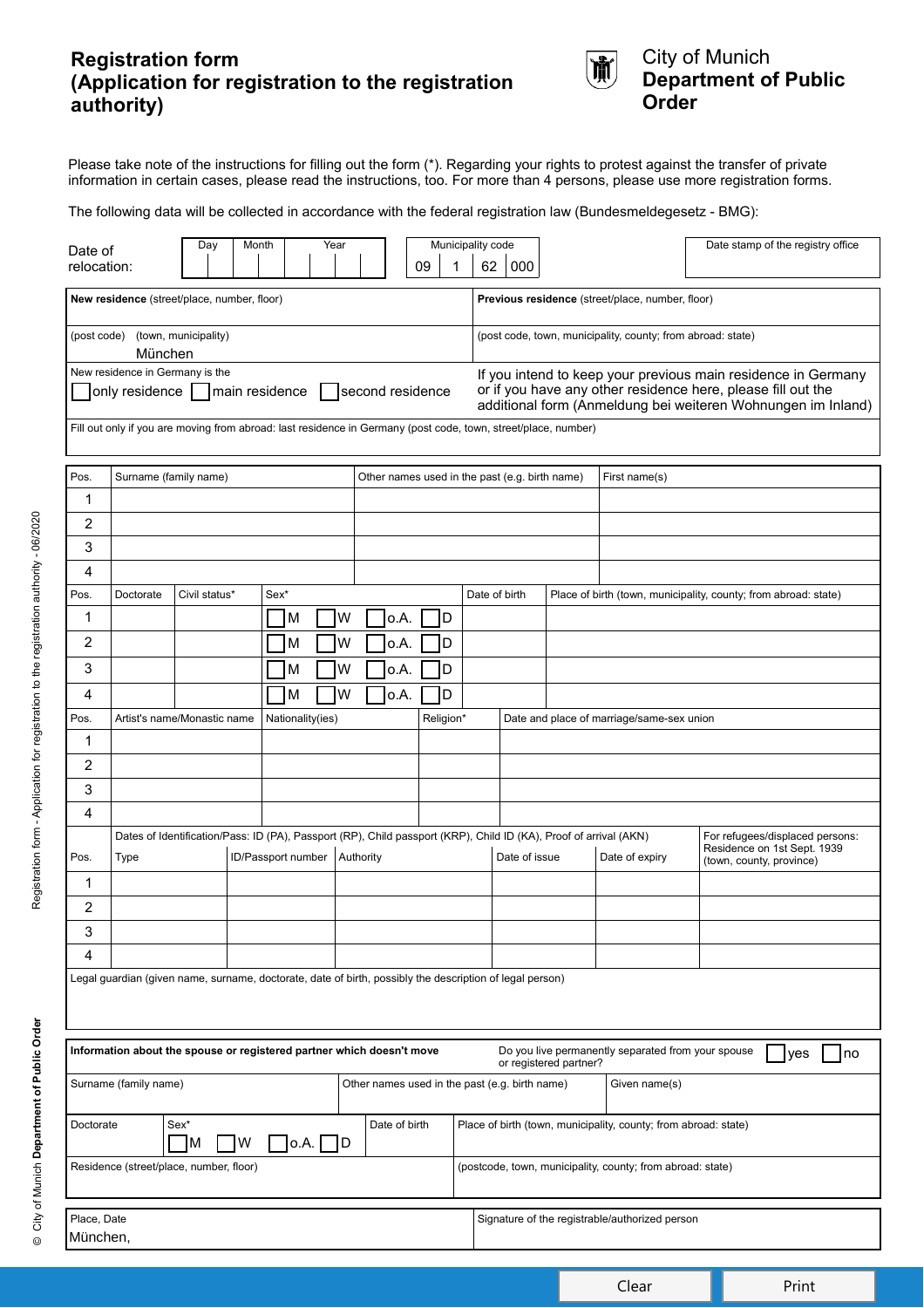# **Explanations on filling in the registration form (Application for registration to the registration authority)**



### City of Munich **Department of Public Order**

#### **1 General information**

- 1.1 Anyone who takes residence has to apply for registration to the registry office within two weeks of moving in. The registration has to be truthfully completed, signed, and submitted together with your identity card, recognized and valid passport or substitute passport, and the landlord's confirmation document.
- 1.2 A separate form has to be completed for every person to be registered. Spouses, life partners and family members with the same relocation details (moving-in date as well as former and current residences), please jointly complete one registration form. In this case it is sufficient if one of the registering persons completes the form. If more than four family members move in, please use an additional registration form.
- 1.3 Registration of persons under 16 years of age rests on those in whose place of residence the persons under 16 years of age move in. If a nurse or caregiver, who has been appointed for an adult person, has the right to determine the residence, registration rests with this nurse or caregiver.
- 1.4 You will receive a copy of the certificate of registration or a separate print-out from the registry office containing all the data as a confirmation of your registration.
- 1.5 If you have any other residence in Germany in addition to your new residence, please complete the additional registration form "Application for Registration of several Residences in Germany or change of main Residence".
- 1.6 Your registration with the registry office does not exempt you from your obligation to notify possible other authorities (e.g. the vehicle registration office) of your change of residence.
- 1.7 You are entitled to object to the following data transfers and exchanges of information:
	- to political parties, constituencies and other carriers of proposals relating to general elections and referendums at state or municipal level (Sections 50.1 and 50.5 of the Federal Registration Act (BMG);
	- to public religious societies if, as a family member, you do not belong to any or not the same public religious society as your spouse or minor children. If you are a minor, you are additionally entitled to object to data transfers to the public religious societies of your parents. This right of objection does not apply if the data are transferred for tax-raising purposes of the respective religious society (Section 42.3 of the BMG).;
	- about age and marriage anniversaries to elected representatives, print media and radio stations (Sections 50.2 and 50.5 of the BMG);
	- to address book publishers (Sections 50.3 and 50.5 of the BMG);
	- to the Federal Office of Personnel Management of the Bundeswehr for the purpose of sending information material for voluntary military service (Section 58c.1 of the Legal Status of Military Personnel Act, Section 36.2 of the BMG).

If you wish to object to the provision of information or transfer of data from the register in one or more of the above cases, the registry office will provide you with the appropriate form.

#### **2 Completing the registration form**

- 2.1 Date of relocation: Order day month year
- 2.2 Only residence: If you have only one residence in Germany, then this is your only residence, not your main residence.
- 2.3 Main residence: This is the apartment mainly used by the inhabitant. The main residence of a married person or a resident leading a civil partnership, who is not permanently separated from his or her family or his or her life partner, is the predominantly used residence of the family or life partner. With under-age persons, the main residence is the residence of the legal guardians. If the legal guardians are separated, the main residence is that legal guardian's residence that is mainly used by the minor. Upon a corresponding request, this provision applies to persons with disabilities up to the age of 25, even if they live in an institution for the disabled. If in doubt, the predominantly used residence is where the focal point of the resident's personal relationship lies.
- 2.4 Second residence: every other residence in Germany.
- 2.5 Family name: Please state the full current family name including parts of the name.
- 2.6 Forenames: State only in the form prescribed by the laws on personal status.
- 2.7 Doctoral degree (awarded within the federal territory): For registration purposes, a doctoral degree can be entered in the abbreviated form of "Dr." and "DR." without further additions (such as "med."). With honorary degrees please add one of the suffixes "hc.", "eh." or "Eh.".
- 2.8 Doctorate (awarded abroad): This can be entered in the register only if the person is entitled to hold the abbreviated title of "Dr." in the Federal Republic of Germany. Due to the legal requirements of the Bavarian Higher Education Act it is not possible to make a general statement on which foreign academic degrees are affected hereof. Verification of the entitlement to hold the abbreviated title of "Dr." and have it entered in the register is only possible by submitting the original promotion certificate together with a certified translation into German thereof.
- 2.9 Date of birth: Order day month year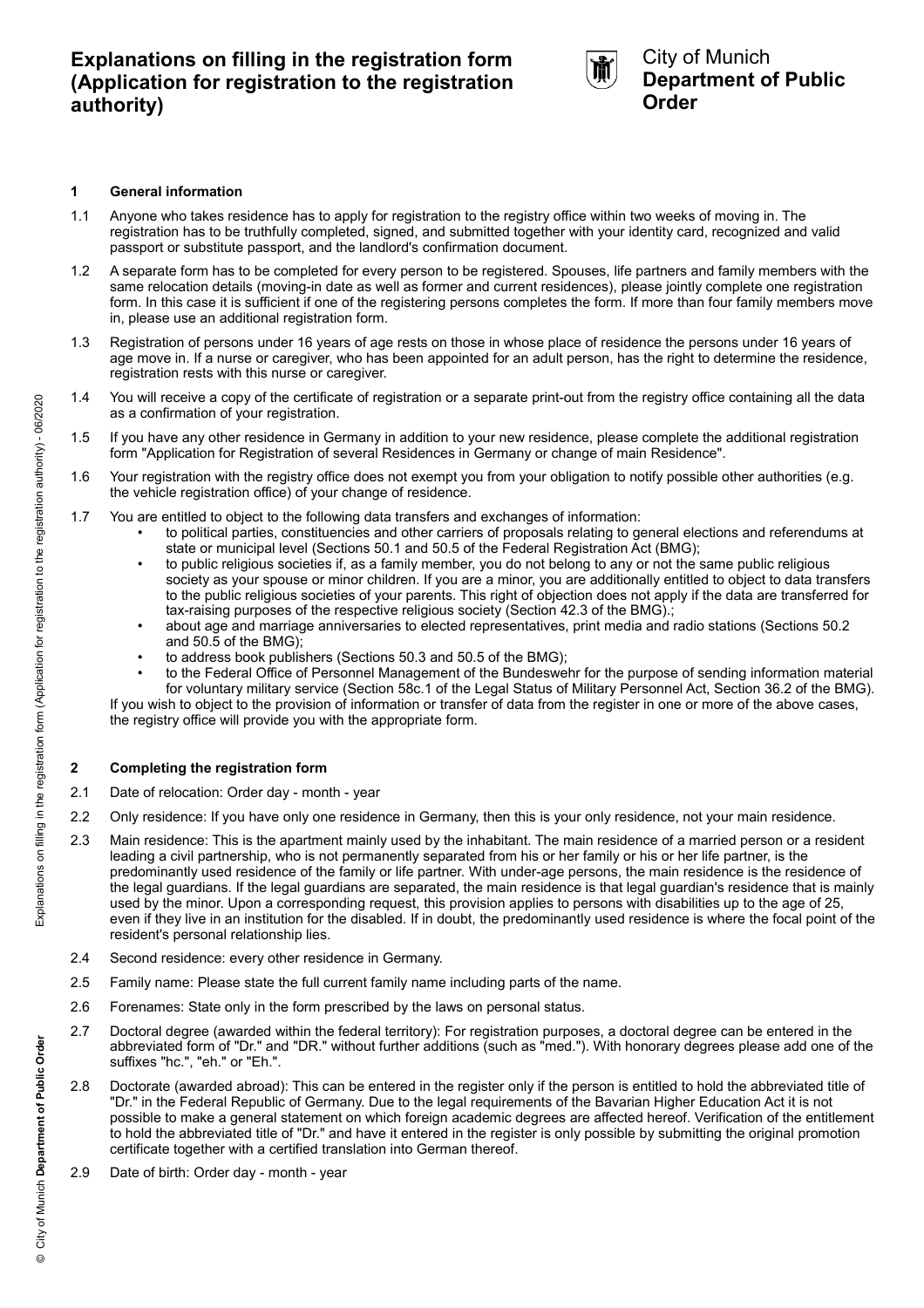- 2.10 Gender: For the indication of sex, please use the following abbreviations:
	- M male
	- W female
	- N/A not stated
	- D diverse (if the child cannot be assigned to either the female or the male gender, the civil status case can also be entered in the birth register without such information or with entry "divers" (Section 22 (3) PStG)).
- 2.11 Marital status: Enter the marital status here:
	- LD single
	- VH married
	- VW widowed
	- GS divorced
	- LP registered partnership
	- LV life partner died
	- LA partnership cancelled
	- EA marriage annulled
	- LE life partner declared legally dead
	- NB unknown
- 2.12 Information on permanent separation from your spouse or registered partner who is not relocating: The registration authorities require this information in order to determine the status of the residence (exclusive residence, main or second residence). This information will not be stored.
- 2.13 Nationality: If you have multiple nationalities, please state all of them; if you are stateless, please state your last nationality if applicable.
- 2.14 Religion: For registering purposes, merely your membership to a public religious society has to be stated. Please use the abbreviations below in the following cases:
	- rk Roman Catholic
	- ak Old Catholic
	- fa Free religious community of Alzey
	- fb Baden Free Religious State Community
	- fg Palatinate Free Religious State Community
	- fm Free religious community Mainz
	- fs Free religious community Offenbach
	- not belonging to any tax-raising religious community
	- ev Evangelical
	- lt Evangelical Lutheran
	- rf Evangelical Reformed
	- fr French-reformed
	- ib Jewish Religious Community of Baden
	- iw Jewish Religious Community of Wuerttemberg
	- isby National Association of Jewish communities in Bavaria
	- jh Jewish Community of Hamburg
	- ishe Jewish Community of Frankfurt
	- il Jewish communities in the Hessian State Association
	- isnw North Rhine-Westphalia: Israelite (Jewish)
	- isrp Jewish religious communities of Bad Kreuznach and Koblenz
	- issl Saarland: Israelite
	- oa not belonging to any public religious community

If you belong to any other public religious society, please state its full name.

- 2.14 Permanent residence on 01.09.1939: This information is required for the Church Tracing Service.
- 2.15 Passport and ID card data: To indicate the type of identification document, please use the abbreviations below:
	- PA Identity card
	- RP Passport
	- KRP Child passport
	- KA Child's identity card
	- AKN Proof of arrival
- 2.16 Legal representatives: The legal representatives have to be stated only when registering minors and persons for whom a caregiver has been appointed who has the right to determine the residence. This statement can be omitted in joint registrations of parents and children.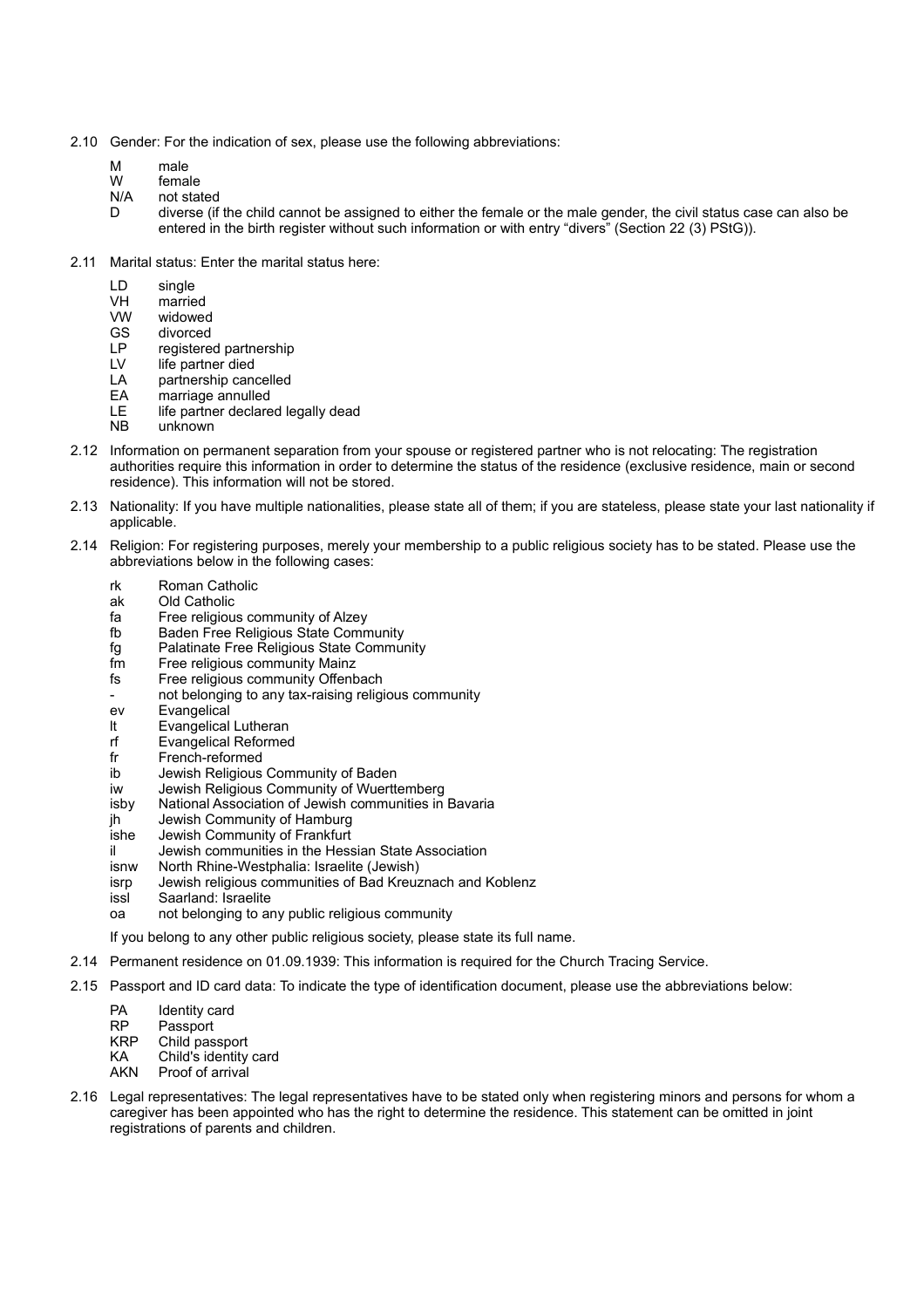# **Vollmacht zur Vorlage bei der Meldebehörde (Anmeldung)**



### Hiermit bevollmächtige ich,

| Familienname (Ehename) | Vorname(n) | Geburtsdatum |
|------------------------|------------|--------------|
|                        |            |              |
|                        |            |              |

| Familienname (Ehename)                         | Vorname(n) | Geburtsdatum |  |  |  |  |  |  |  |
|------------------------------------------------|------------|--------------|--|--|--|--|--|--|--|
|                                                |            |              |  |  |  |  |  |  |  |
| Anschrift (PLZ, Ort, Straße/Platz, Hausnummer) |            |              |  |  |  |  |  |  |  |
|                                                |            |              |  |  |  |  |  |  |  |
|                                                |            |              |  |  |  |  |  |  |  |
|                                                |            |              |  |  |  |  |  |  |  |

mich bei der Abgabe des Meldescheins im Bürgerbüro München zu vertreten, die Meldebestätigung entgegenzunehmen und die Adresse im/in den deutschen Personalausweis/en, Reisepass/Reisepässen oder elektronischen Aufenthaltstitel/n zu ändern.

| Ort, Datum | Unterschrift der meldepflichtigen Person |
|------------|------------------------------------------|
| München,   |                                          |

### **Hinweise**

Im Rahmen einer Bevollmächtigung müssen folgende Unterlagen zwingend vorgelegt werden:

- Vollständig ausgefülltes und von der/vom Vollmachtgeber\*in unterschriebenes Anmeldeformular; gegebenenfalls ist bei weiteren Wohnungen im Inland zusätzlich der "Meldeschein (Anmeldung bei weiteren Wohnungen im Inland oder Änderung der Hauptwohnung)" erforderlich,
- Bestätigung der/des Wohnungsgeber\*in über den Bezug der Wohnung (ersatzweise die Erklärung zur fehlenden Wohnungsgeberbestätigung),
- gültiges Pass- und/oder Ausweisdokument der sich anmeldende/n Person/en und
- gültiges Pass- oder Ausweisdokument der/des Bevollmächtigten.

### **Kontakt**

Servicetelefon: 089/23396000 (allgemeine Informationen)